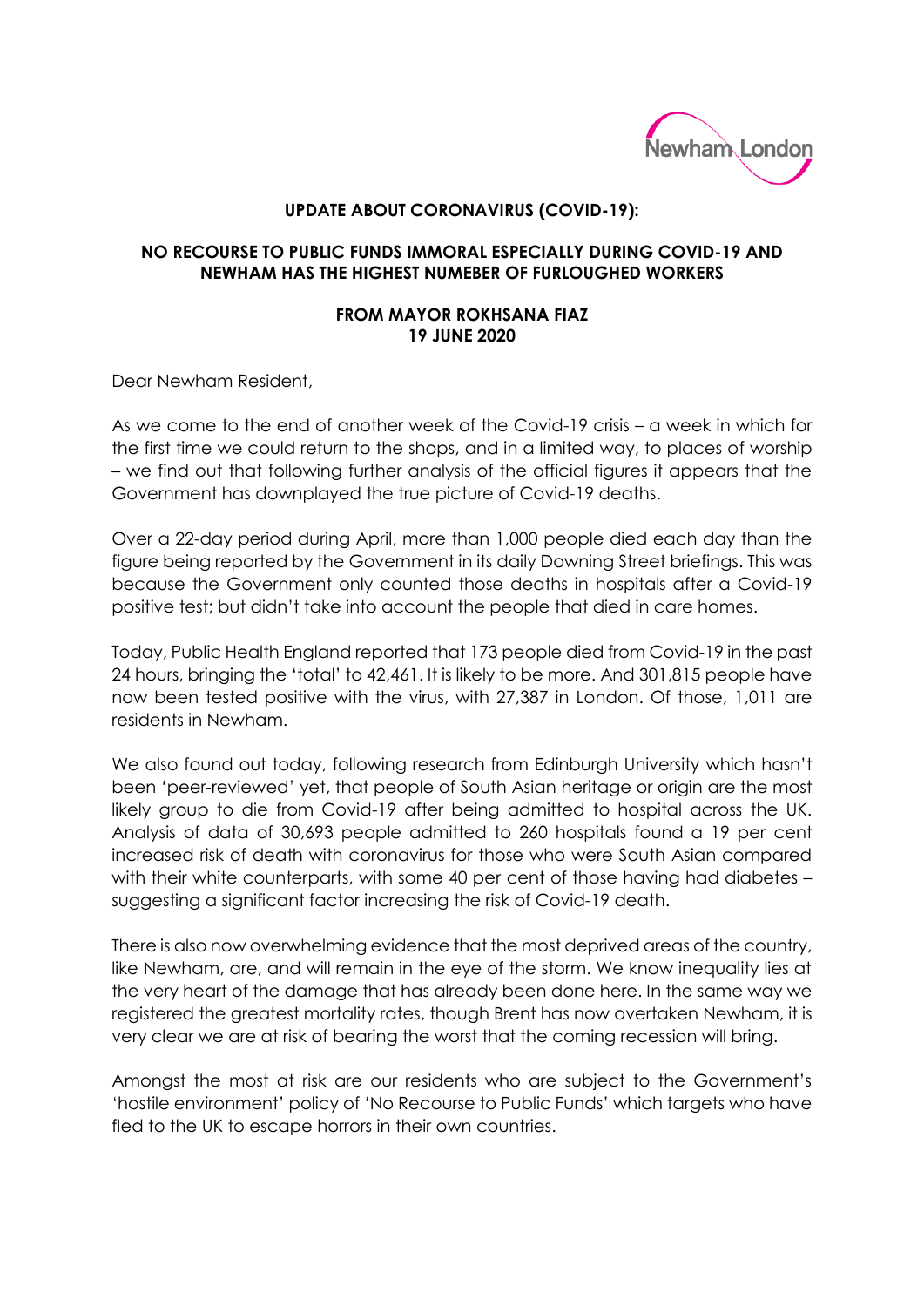Covid-19 is having a devastating human and economic impact for many of our residents. For some the crisis has been catastrophic, but for the thousands of families and people who have no recourse to public funds – they have been disproportionately harmed.

We cannot allow them to be treated like second-class citizens, and we must continue to raise our voices in defence of their human rights during this global pandemic. That is why I have joined with local MPs and community groups, to focus campaign efforts defending the Newham residents for who the No Recourse to Public Funds condition is applied by the Government.

To be categorised as not eligible or deserving of support from the State, denies people vital financial help. Thousands of people and families with children are being forced into destitution, extreme poverty and the risks of modern-day slavery exploitation. This is utterly unacceptable, especially when many may have lost their jobs and livelihoods due to the Covid-19 crisis.

Here in Newham we are working hard to support these residents and families, but continued Government funding uncertainty means their futures appear bleak unless there is change. Our families continue to suffer, which is why we are committed to campaigning strenuously with others to demand that the Government ends this dehumanising policy. In a decent, fair and just society, there simply is no place for such treatment. That's why Newham Council will continue to take a strong stand against the hostile environment being created by polarising policies. This principle runs through our Council and in the way we deliver our services to our residents.

Current Government policies on NHS charging and data sharing will stop migrants accessing healthcare - even if they are entitled to treatment, the fear surrounding access will act as a life-threatening deterrent. In this pandemic, but also in general, we must defend and protect equal access to health care for every single member of our local community, because it will protect all of us. Government policies that overwhelmingly target those from Black, Asian and Minority Ethnic backgrounds are not only discriminatory, but immoral.

That's why I support the *Joint Council of the Welfare of Immigrants'* call to the Government to make urgent changes and ensure the safety of migrants in this coronavirus pandemic; and the Council will continue to campaign with them and others to end the No Recourse to Public Funds condition. I have already joined them by sending the Home Secretary, Priti Patel MP, a joint open letter which can be found here:

## [https://www.jcwi.org.uk/Handlers/Download.ashx?IDMF=a135b52c-e9d0-469c](https://www.jcwi.org.uk/Handlers/Download.ashx?IDMF=a135b52c-e9d0-469c-aad8-3dde31aec7a1)[aad8-3dde31aec7a1](https://www.jcwi.org.uk/Handlers/Download.ashx?IDMF=a135b52c-e9d0-469c-aad8-3dde31aec7a1)

Young footballer Marcus Rashford gave voice to millions of children across the UK who are suffering from hunger due to food poverty, when he spoke of his own experience and forced the Government to make a U-turn on free meal provision over the summer. This will make a huge difference to thousands of children in Newham. That is why the Government must to do the same with those children who are part of families who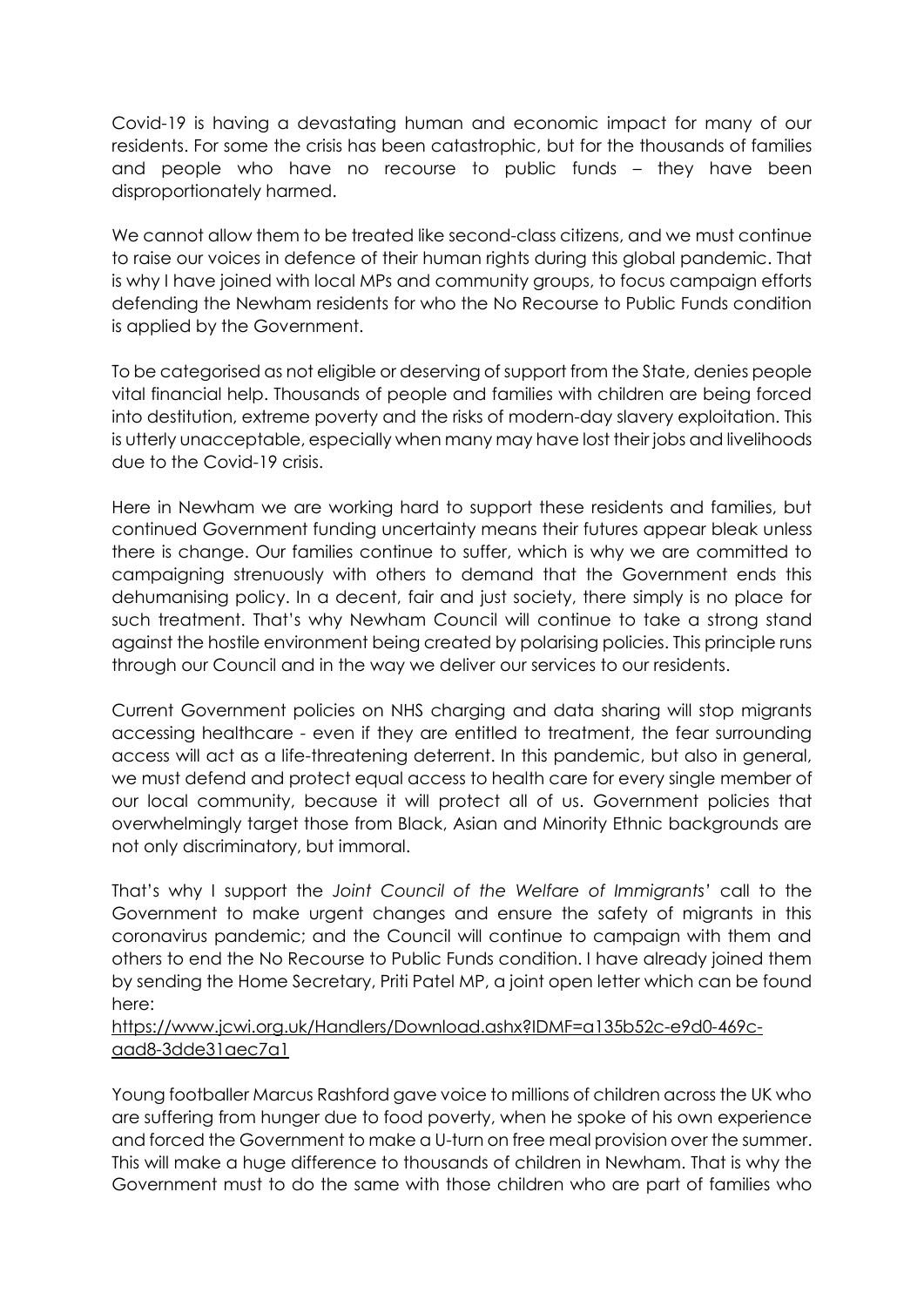are subject to the No Recourse to Public Funds policy. Show humanity, keep us all safe from Covid-19, and take action. Stop denying lifelines for those children and families who can't access healthcare and other vital resources, just because of their immigration status. Surely one more U-turn can't hurt the Government's credibility any further.

This week we also discovered that the top five UK constituencies for the number of furloughed workers are all in London, with West Ham at the top of the list with 29,300 affected, and East Ham in third with 24,000 affected. And according to the Department for Work and Pensions, the number of claimants for Universal Credit in Newham rose from 25,744 on April 9 to 41,933 on 14 May – a jump of 62.9%.

Newham has a workforce that is largely employed in insecure low paid jobs, so the figures that were published were no surprise, but they are an absolute worry. It's yet another illustration of the disproportionate impact that Covid-19 is having on our community, 73% of who are from Black, Asian and ethnic minorities.

It's why on Thursday evening I appeared on BBC London TV news to hammer home the message that the Government needs to step up and give us more money to be able to tackle the poverty, inequality and injustice that affects us, help people get back into work, and support those who are most in need. We are doing our bit through our commitment to community wealth building, supporting businesses to thrive and residents to gain skills and jobs, so when is the Government going to do the same? Do the right thing and show us the money.

Today we have heard that the top scientists at the Joint Biosecurity Centre have recommended the Covid-19 alert level should move from Level 4 (an epidemic is in general circulation; transmission is high or rising exponentially) to Level 3 (an epidemic is in general circulation). There has been a steady decrease in cases of people tested positive for coronavirus, but it doesn't mean the pandemic is over. The virus is still in general circulation, and localised outbreaks could occur.

This weekend will be the first full shopping weekend when the majority of non-essential retailers will be open to provide us with some opportunities for retail therapy. Follow the rules that the shops have put in place to protect you and others. Wash your hands regularly and as soon as you are back indoors. Keep at least two metres apart from anyone outside your household or not in your social "bubble". Take hand sanitiser with you when you go out in case there are no handwashing facilities. Wear a face covering when on public transport. Stay safe.

For West Ham United fans there is an important milestone tomorrow as Premier League football returns to the London Stadium as the Hammers play Wolverhampton Wanderers behind closed doors. Avoid heading to Stratford as you won't be able to get near the stadium, and in any case it's much safer at home watching it on TV or listening to the radio.

Please also take note that the weather forecast next week suggests we are in for very hot conditions – with temperatures expected to top 30 degrees by Wednesday and